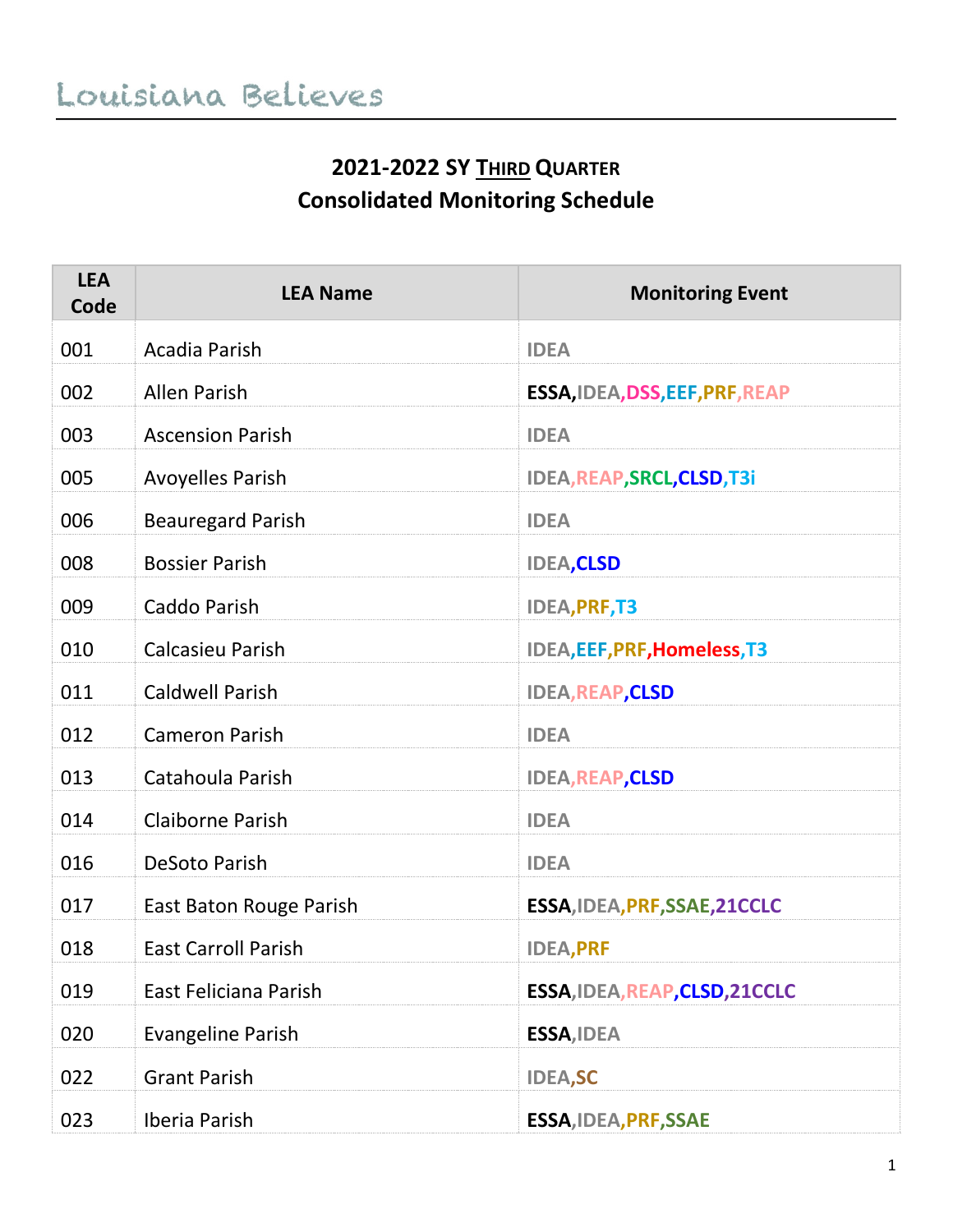| <b>LEA</b><br>Code | <b>LEA Name</b>             | <b>Monitoring Event</b>                   |
|--------------------|-----------------------------|-------------------------------------------|
| 024                | <b>Iberville Parish</b>     | <b>IDEA</b>                               |
| 026                | Jefferson Parish            | ESSA, IDEA, Homeless, Migrant, SC, 21CCLC |
| 027                | Jefferson Davis Parish      | <b>IDEA</b>                               |
| 028                | Lafayette Parish            | <b>SC,CLSD</b>                            |
| 029                | Lafourche Parish            | <b>IDEA,CLSD</b>                          |
| 034                | <b>Morehouse Parish</b>     | <b>ESSA, REAP, SRCL</b>                   |
| 036                | <b>Orleans Parish</b>       | ESSA, IDEA, DSS, PRF, Homeless            |
| 037                | <b>Ouachita Parish</b>      | <b>IDEA</b>                               |
| 038                | <b>Plaquemines Parish</b>   | ESSA, IDEA, CTE, DSS, PRF                 |
| 039                | Pointe Coupee Parish        | ESSA, IDEA, SC                            |
| 040                | Rapides Parish              | CTE, T3                                   |
| 042                | <b>Richland Parish</b>      | ESSA, EEF, IDEA                           |
| 043                | Sabine Parish               | ESSA, IDEA, DSS, REAP, CLSD               |
| 045                | <b>St. Charles Parish</b>   | <b>IDEA, CTE, CLSD, T3</b>                |
| 047                | <b>St. James Parish</b>     | <b>ESSA, IDEA, DSS</b>                    |
| 048                | St. John the Baptist Parish | <b>IDEA,CTE</b>                           |
| 046                | St. Helena Parish           | <b>ESSA, Homeless</b>                     |
| 049                | St. Landry Parish           | ESSA, CLSD, EEF, 21CCLC                   |
| 050                | St. Martin Parish           | <b>IDEA</b>                               |
| 051                | St. Mary Parish             | <b>IDEA, REAP, CLSD</b>                   |
| 052                | St. Tammany Parish          | <b>IDEA, Homeless</b>                     |
| 053                | Tangipahoa Parish           | <b>IDEA</b>                               |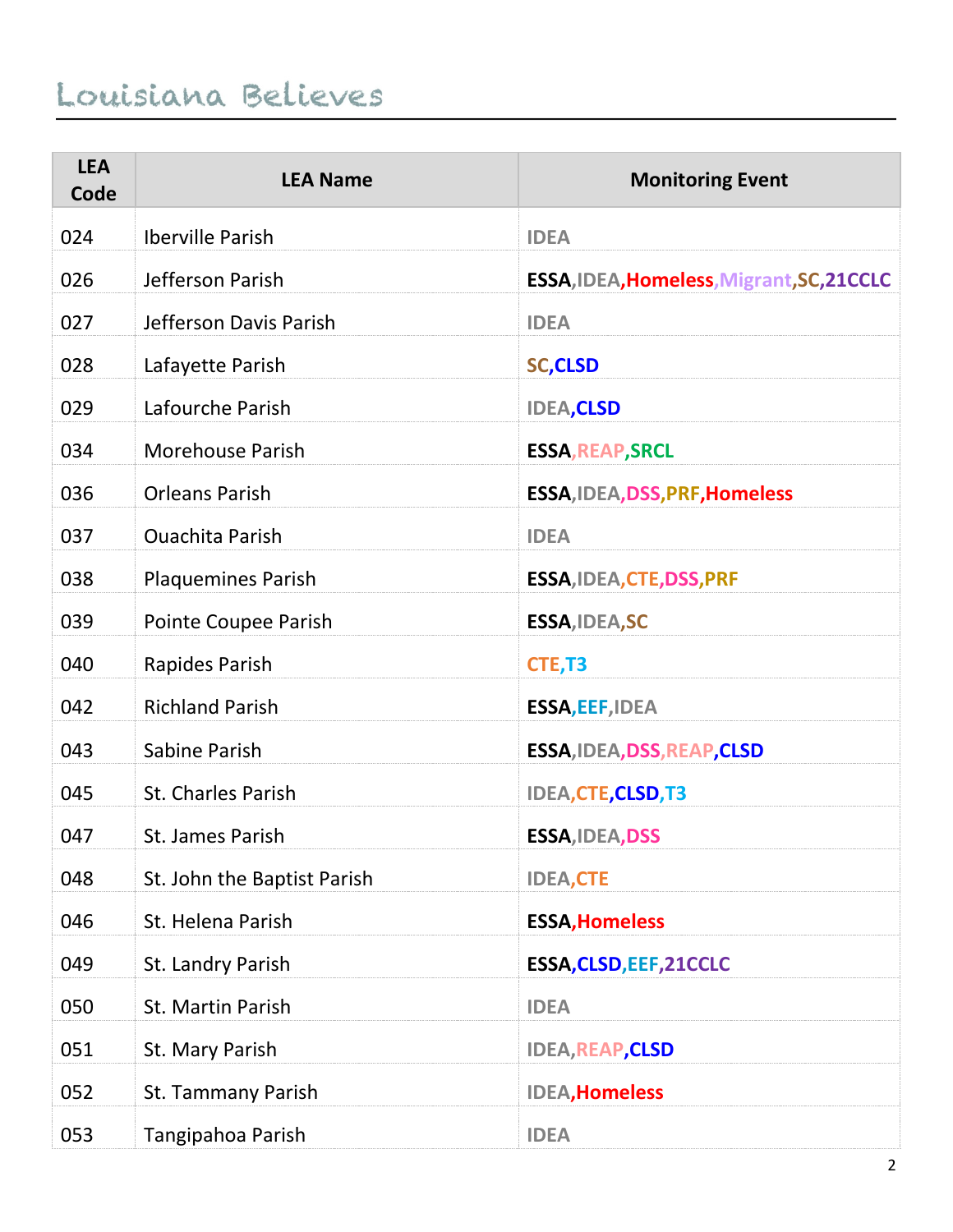| <b>LEA</b><br>Code | <b>LEA Name</b>                            | <b>Monitoring Event</b>          |
|--------------------|--------------------------------------------|----------------------------------|
| 054                | <b>Tensas Parish</b>                       | <b>ESSA, IDEA, EEF</b>           |
| 055                | <b>Terrebonne Parish</b>                   | <b>IDEA,CTE,T3</b>               |
| 056                | <b>Union Parish</b>                        | <b>IDEA</b>                      |
| 057                | <b>Vermilion Parish</b>                    | <b>IDEA</b>                      |
| 058                | <b>Vernon Parish</b>                       | ESSA, IDEA, DSS, EEF, REAP, SRCL |
| 059                | <b>Washington Parish</b>                   | <b>IDEA</b>                      |
| 060                | <b>Webster Parish</b>                      | <b>ESSA, IDEA, REAP, CLSD</b>    |
| 063                | West Feliciana Parish                      | <b>IDEA</b>                      |
| 064                | <b>Winn Parish</b>                         | <b>IDEA,CLSD</b>                 |
| 066                | City of Bogalusa School District           | <b>ESSA, IDEA</b>                |
| 067                | Zachary Community School District          | <b>ESSA, IDEA, EEF</b>           |
| 069                | <b>Central Community School District</b>   | <b>IDEA,CLSD</b>                 |
| 101                | <b>Special School District</b>             | <b>ESSA, IDEA</b>                |
| 304                | Louisiana School for the Deaf              | <b>ESSA, IDEA</b>                |
| 331001             | International School of Louisiana          | <b>ESSA, IDEA, EEF</b>           |
| 337001             | <b>Belle Chasse Academy</b>                | <b>IDEA,21CCLC</b>               |
| 345001             | University View Academy Inc. (FRM LA<br>Co | <b>ESSA, DSS, PRF, SRCL</b>      |
| 347001             | Lycee Francais de la Nouvelle-Orleans      | <b>ESSA</b>                      |
| A02                | Office of Juvenile Justice                 | <b>ESSA, PRF</b>                 |
| W31                | Dr. Martin Luther King Charter School fo   | <b>ESSA, DSS, EEF, PRF</b>       |
| W5B                | Northeast Claiborne Charter                | <b>ESSA, DSS, EEF</b>            |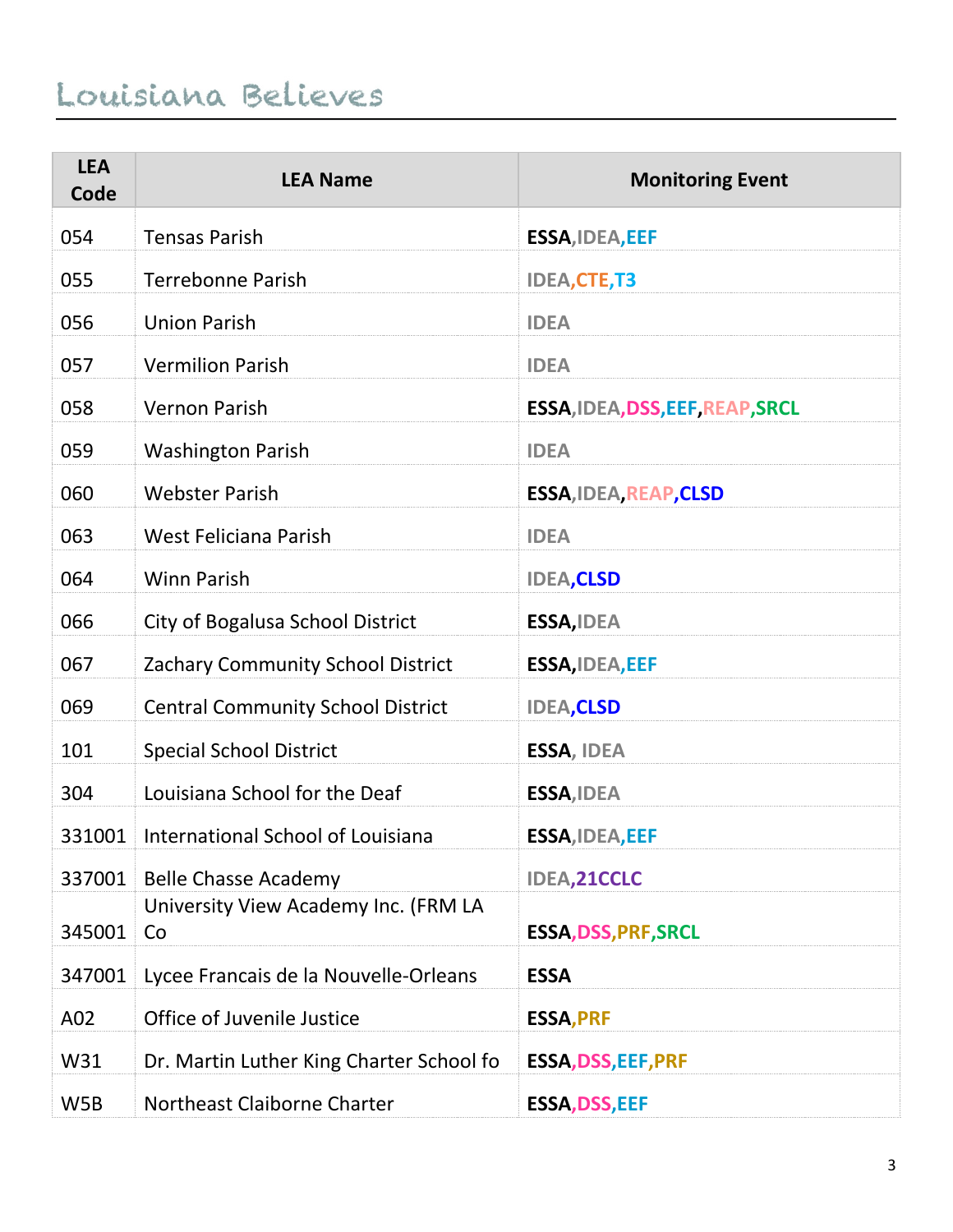| <b>LEA</b><br>Code | <b>LEA Name</b>                              | <b>Monitoring Event</b> |
|--------------------|----------------------------------------------|-------------------------|
| W81                | <b>KIPP Morial</b>                           | <b>ESSA</b>             |
| <b>W82</b>         | <b>KIPP Believe</b>                          | <b>ESSA</b>             |
| <b>W85</b>         | <b>KIPP Leadership</b>                       | ESSA, IDEA              |
| <b>W85</b>         | <b>KIPP East</b>                             | <b>ESSA</b>             |
| <b>W87</b>         | Booker T. Washington High School             | <b>ESSA</b>             |
| <b>WAG</b>         | Louisiana Virtual Charter Academy            | ESSA, IDEA, EEF         |
| <b>WAV</b>         | <b>Democracy Prep Baton Rouge</b>            | ESSA, IDEA              |
| <b>WBE</b>         | <b>Lusher Charter School</b>                 | <b>ESSA, IDEA, EEF</b>  |
| <b>WBR</b>         | Athlos Academy of Jefferson Parish           | <b>IDEA, PRF</b>        |
| WL1                | <b>KIPP Central City</b>                     | <b>ESSA, EEF</b>        |
| S <sub>02</sub>    | Just One Word                                | 21CCLC                  |
| S10                | <b>Big Buddy Program</b>                     | 21CCLC                  |
| S12                | Urban Restoration Enhancement Corp.          | 21CCLC                  |
| S <sub>13</sub>    | Alemap Children, Inc.                        | 21CCLC                  |
| <b>S15</b>         | <b>FDDOC Winner's Circle</b>                 | 21CCLC                  |
| S16                | Urban Support Agency Inc.                    | 21CCLC                  |
| S <sub>19</sub>    | Community Works of Louisiana Inc.            | 21CCLC                  |
| S32                | <b>Volunteers of America North Louisiana</b> | 21CCLC                  |
| S33                | <b>Empowering Minds</b>                      | 21CCLC                  |
| S37                | <b>STEM NOLA</b>                             | 21CCLC                  |
| S44                | Circle G Educational Sevices, Inc.           | 21CCLC                  |
| S45                | <b>FirstLine Schools</b>                     | 21CCLC                  |